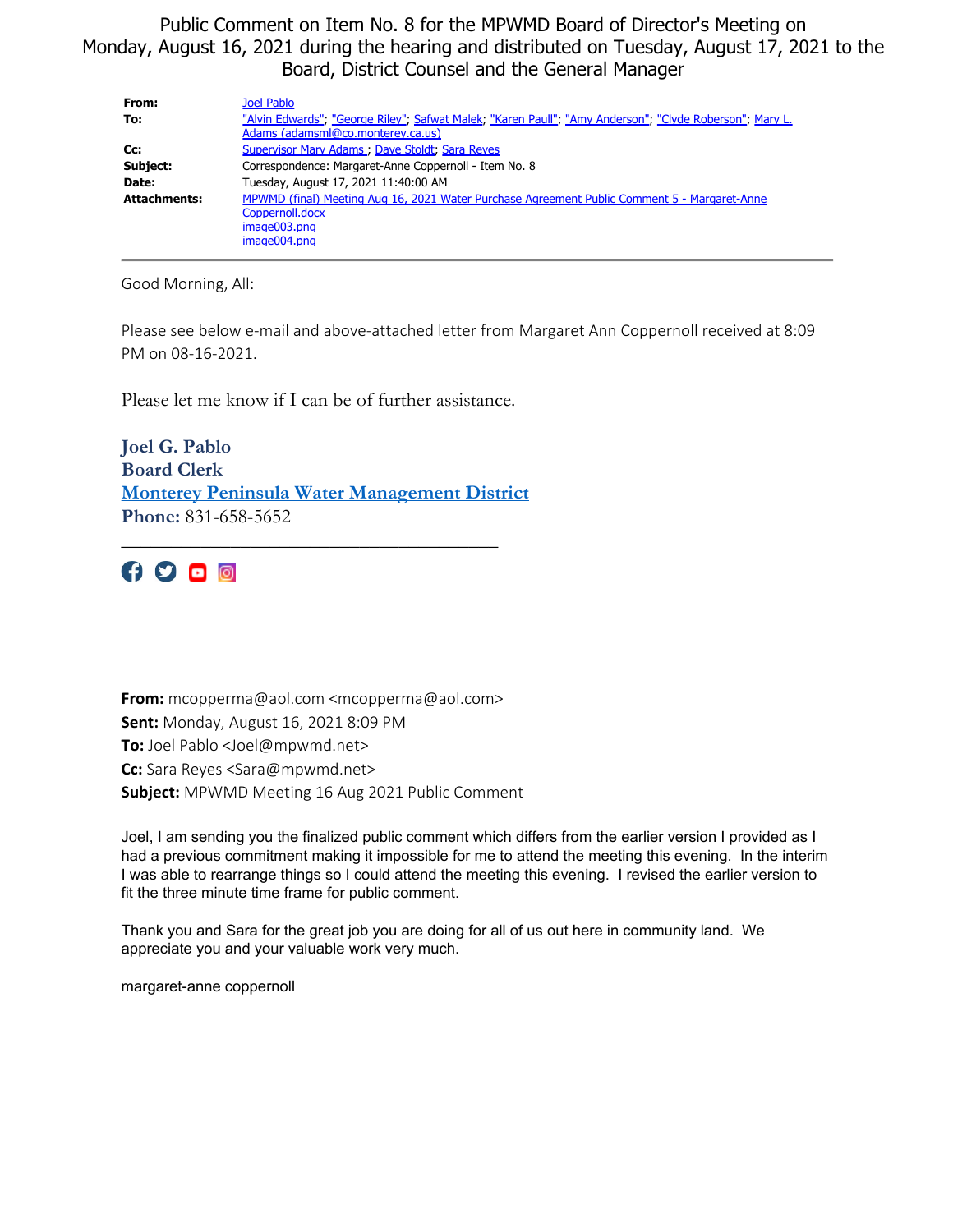MPWMD Meeting Aug 16, 2021 re water purchase agreement, Agenda Item 8 Margaret-Anne Coppernoll speaking. Congratulations! A Water Purchase Agreement for Pure Water Monterey Expansion is the vital right action and fulfillment of fiduciary obligations to the Monterey Peninsula water ratepayers. CalAm's long standing refusal to undertake such a crucial agreement has caused unnecessary delays in alleviating our critical water supply production. So Bravissimo for engaging in these indispensable negotiations.

Notwithstanding, I strenuously object to including unfair, unreasonable conditions, such as compelling ratepayers to pay for desalination project costs incurred prior to August 31, 2019. This is unjust and dishonest, even unconscionable, because the failure of CalAm to achieve a successful desal project is not at all the fault of the Water District or ratepayers. Quite the contrary. The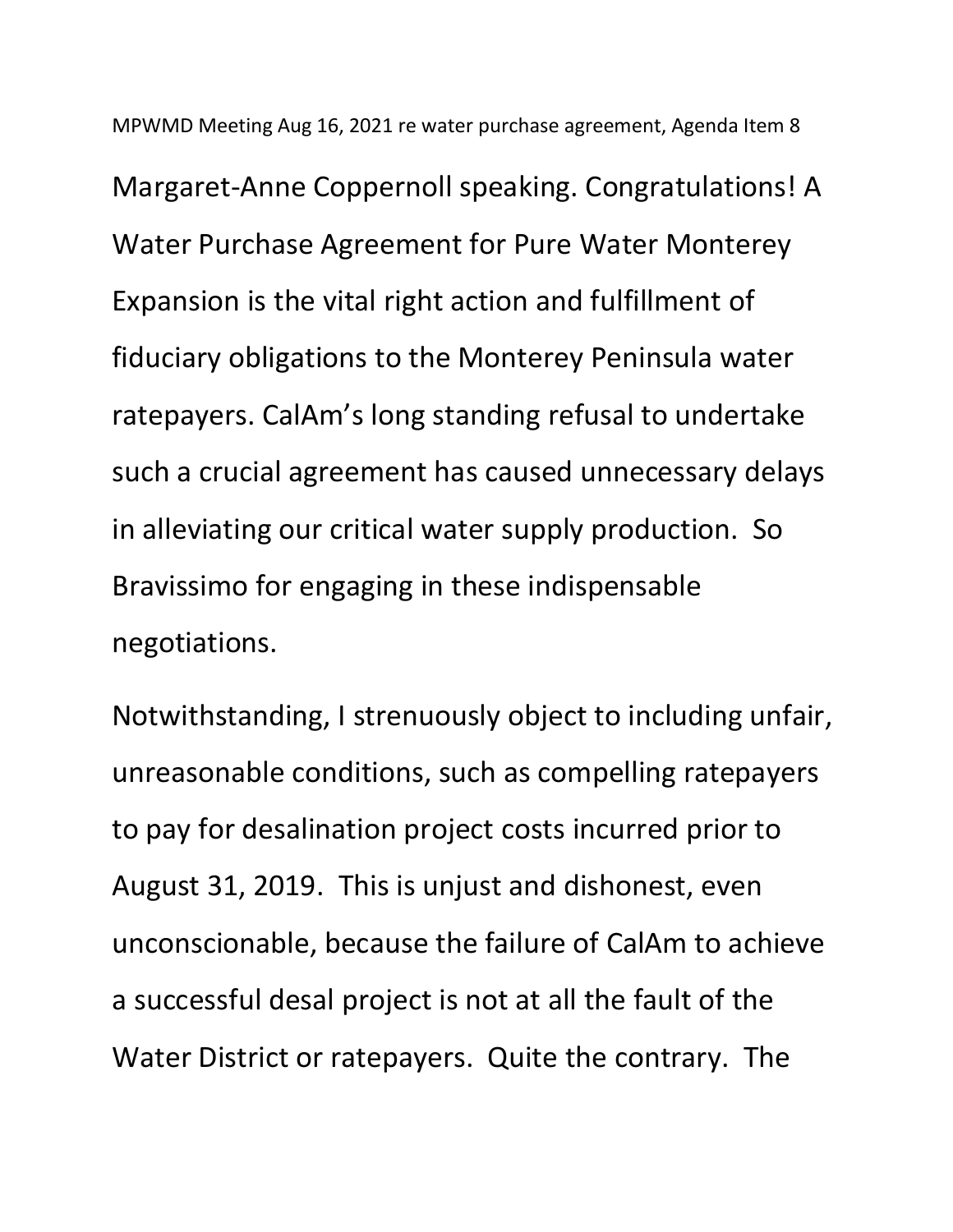only entity at fault for the desalination project's hindrance is CalAm and its insistence on forcing a nonstarter project on our communities with the express intention of violating environmental laws and purposely working to illegally destroy already critically over drafted aquifers, a factor embedded in CalAm's EIR, attesting to its infeasibility: no water rights, no project.

Please do not include this condition or paragraph 20 (e) as prerequisites for concluding a water purchase agreement. This agreement should be restricted to Pure Water Monterey Expansion parameters to the exclusion of speculations on other possible water alternatives, nor should it hinge on non-existent suppositions. The District and M1W developed this water supply alternative despite intense CalAm opposition. To impose limitations on any further future District water supply achievements is unacceptable.